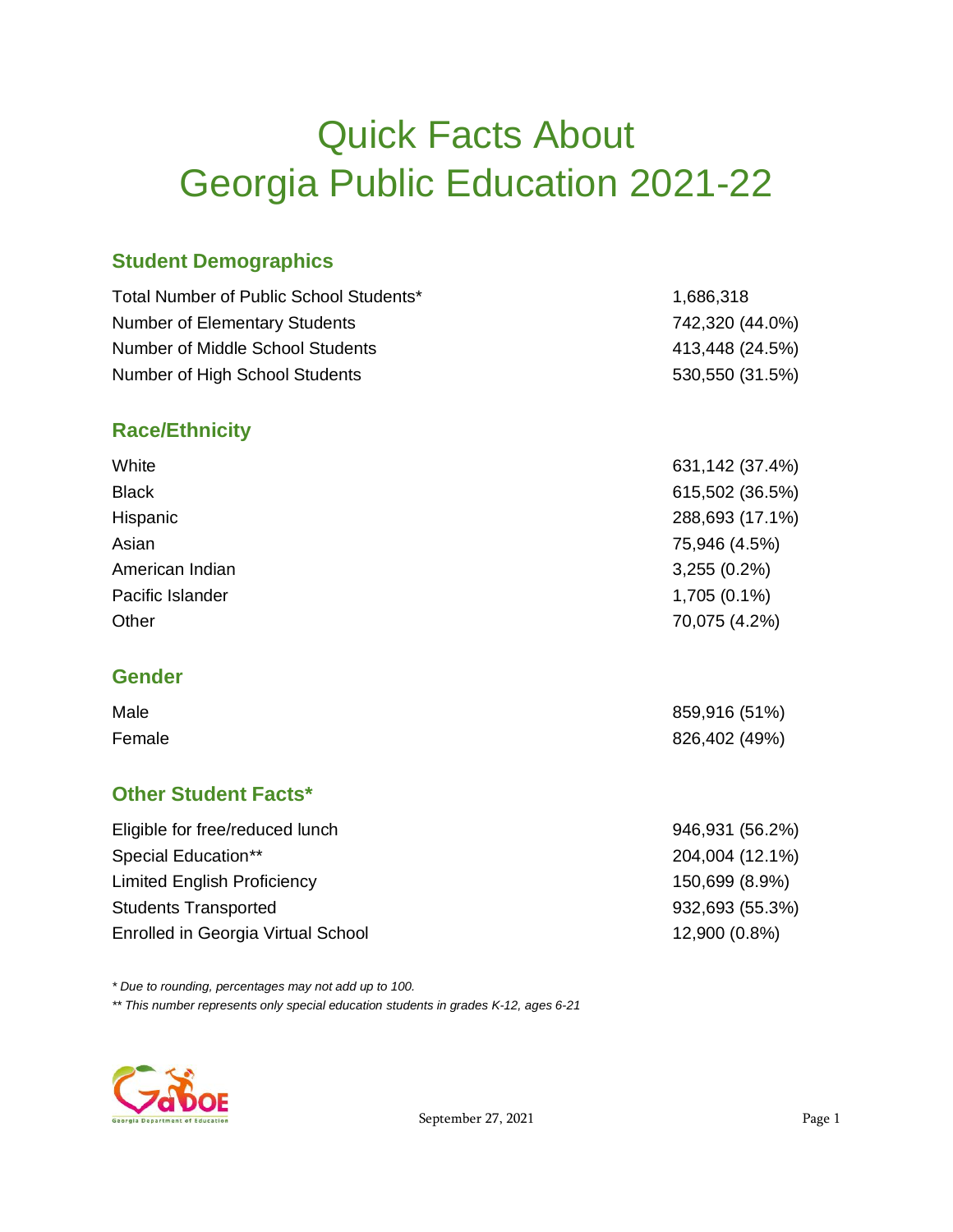## **Schools**

| <b>Total Number of Schools</b>                                                                                                   | 2,306                                                                              |
|----------------------------------------------------------------------------------------------------------------------------------|------------------------------------------------------------------------------------|
| <b>School Systems</b>                                                                                                            |                                                                                    |
| <b>Total Number of School Systems</b><br>City<br>County<br><b>State &amp; Commission Charter Schools</b><br><b>State Schools</b> | 219<br>21<br>159<br>39<br>3                                                        |
| <b>Teachers</b>                                                                                                                  |                                                                                    |
| <b>Total Number of Teachers</b>                                                                                                  | 119,492                                                                            |
| <b>Academic Preparation</b>                                                                                                      |                                                                                    |
| Bachelor's Degree<br>Master's Degree<br><b>Specialist Degree</b><br>Doctorate Degree<br><b>Other Degree</b>                      | 41,722 (34.9%)<br>51,944 (43.5%)<br>22,183 (18.6%)<br>3,099 (2.6%)<br>544 (0.5%)   |
| <b>Experience</b>                                                                                                                |                                                                                    |
| >1 Year<br>1-10 Years<br><b>11-20 Years</b><br>21-30 Years<br>30+ Years                                                          | 5,248 (4.4%)<br>45,861 (38.4%)<br>39,015 (32.7%)<br>25,121 (21.0%)<br>4,247 (3.6%) |
| <b>Salary</b>                                                                                                                    |                                                                                    |
| Average Beginning Teacher Salary<br>Average Overall Teacher Salary                                                               | \$44,048.01<br>\$60,543.42                                                         |